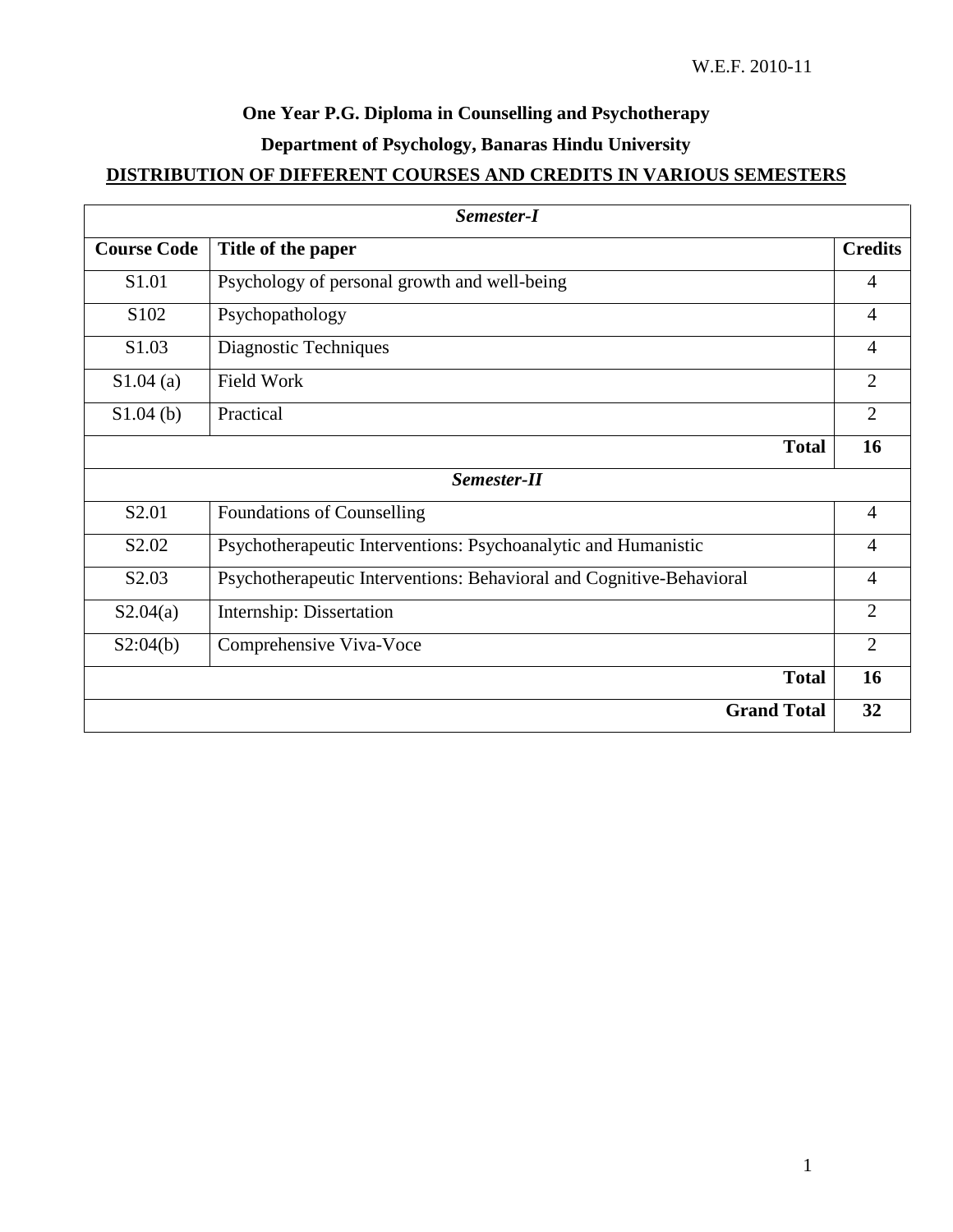### **Paper S1.01 Psychology of personal growth and well-being Credits 4**

- 1. Perspectives on self and personal growth: Concept of adjustment; Sick and healthy personalities: Characteristics and determinants.
- 2. Models of illness and health: Biological, psychosocial and biopsychosocial models. Illness and health beliefs; Illness prevention and health promotion; Behavioural risk factors; Life style and health.
- 3. Subjective well-being and quality of life: Characteristics, determinants and theories. Life satisfaction and happiness; assessment of well-being and quality of life.
- 4. Stress and coping: Concept of stress, frustration and conflict; Sources of stress; Physical and mental health outcomes of stress; Coping: concept, strategies and effectiveness.
- 5. Stress: Assessment of stress; Cognitive, behavioural and physical interventions; Methods of stress inoculation, yoga, progressive muscular relaxation, abbreviated method of progressive muscular relaxation.

- 1. Dimatteo, M.R. & Martin, L.R. (2007). Health Psychology (India Edition). New Delhi: Pearson Education.
- 2. Patel, V.(2003). *Meeting the mental health needs of developing countries*. New Delhi: Sage India
- 3. Pestonjee, D.M. (1999). *Stress and coping*. N. Delhi: Sage India.
- 4. Sanderson, C.A. (2003). *Health psychology*. Snyapase : John Willey & Sons.
- 5. Sdigman Authentic happiness
- 6. Srivastava, A.K. (1998). *Management of occupational stress: Theories and Practice.* New Delhi: Gyan Publications.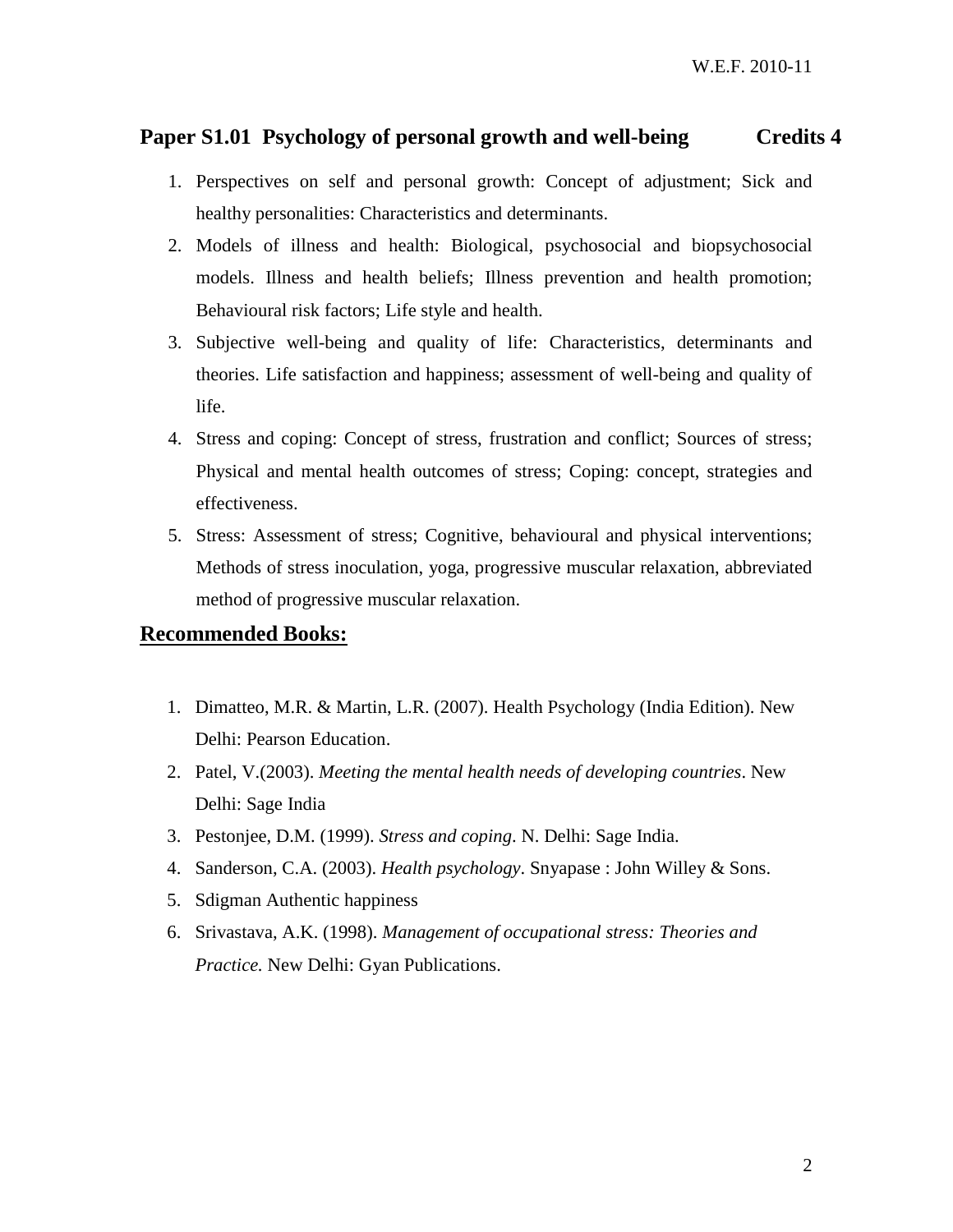## **Paper S1.02** Psychopathology **Credits 4**

- 1. Introduction: Approaches to psychopathology; classification systems DSM IV-TR and ICD-10.
- 2. Neuropsychological disorders: delirium and dementia; dementia of the Alzheimer type; Epilepsies.
- 3. Anxiety disorders: Panic, phobic, obsessive –compulsive disorders; Generalized anxiety disorders; Post traumatic stress disorder; Somatoform disorders; Dissociative disorder.
- 4. Psychotic and mood disorders: Schizophrenia and delusional disorders; Mood disorders
- 5. Other behavioural disorders Psychoactive substance abuse; Sleep and impulse control disorders; Personality disorders.

- 1. Carson, Butcher and Mineka (2004). *Abnormal psychology and modern life (11th ed.).* Singapore: Pearson Education.
- 2. *Diagnostic & Statistical Manual of Mental Disorders IV-TR (2004)* Washington: APA Publication.
- 3. Kaplan, H.J. & Sadock, B.J. (2004). *Synopsis of comprehensive textbook of psychiatry*, (Nineth Edition). Baltimore: Williams & Wilkins
- 4. Emery, R.E., & Oltmanns, T.E. (1999). *Essentials of abnormal psychology.*  Prentice Hall.
- 5. Oltmanns, T.F. & Emery, R.E. (2006). *Abnormal psychology* (5th ed.) Prentice Hall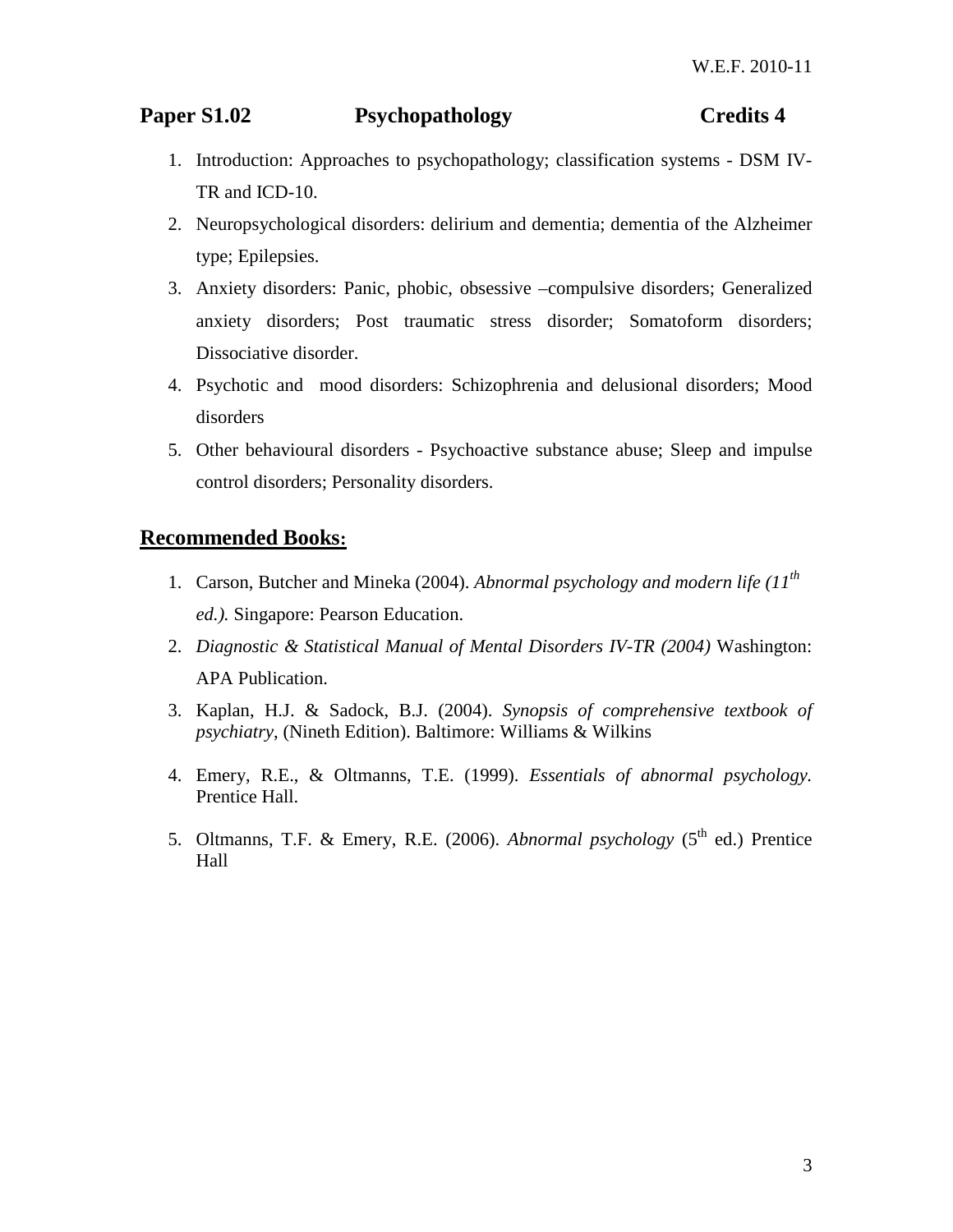### **Paper S1.03** Diagnostic Techniques Credits 4

- 1. Psychodiagnostics: Concept and nature, differential diagnosis; Sources of clinical data: Assessment interview, behavioural assessment, behavioural rating scales and checklists, and psychological tests.
- 2. Clinical interview: Nature and types-Intake, diagnostic and crisis interviewing; Diagnostic interviewing skills; Mental status examination.
- 3. Assessment of Intelligence: Stanford–Binet  $(4<sup>th</sup> Ed)$ ; WAIS IV; WISC-IV; Raven's Progressive Matrices.
- 4. Assessment of Personality: Objective tests- MMPI-2, NEOPI-R; Projective: Rorschach Ink Blot test, TAT.
- 5. Neuropsychological assessment: AIIMS Battery; WMS-III; Luria-Nebraska Neuropsychological Test Battery; Bender-Gestalt Test.

- 1. Greene, Roger. L.(1991). *MMPI-2/MMPI: An interpretive manual*. Massachusettes :Allyn & Bacon.
- 2. Hersen, M. (2004) *Comprehensive handbook of psychological assessment*. Volumes I to IV.
- 3. Flanagan D.P. & Kaufman, A.S. (2004) *Essentials of WISC IV assessment*. New York: John Wiley and Sons.
- 4. Hutt, M.C. (1985). *Hutt adaptation of Bender-Gestalt test (4th ed.)* New York: Grune & Stratton.
- 5. Prifilera, A., Saklofske, D.H. & Weiss, L.R.(Eds.) (2005). *WISC-IV: Clinical use and interpretation*. USA: Elsevier Press.
- 6. Weiver, B (1983). *Clinical methods in psychology*. New York: Wiley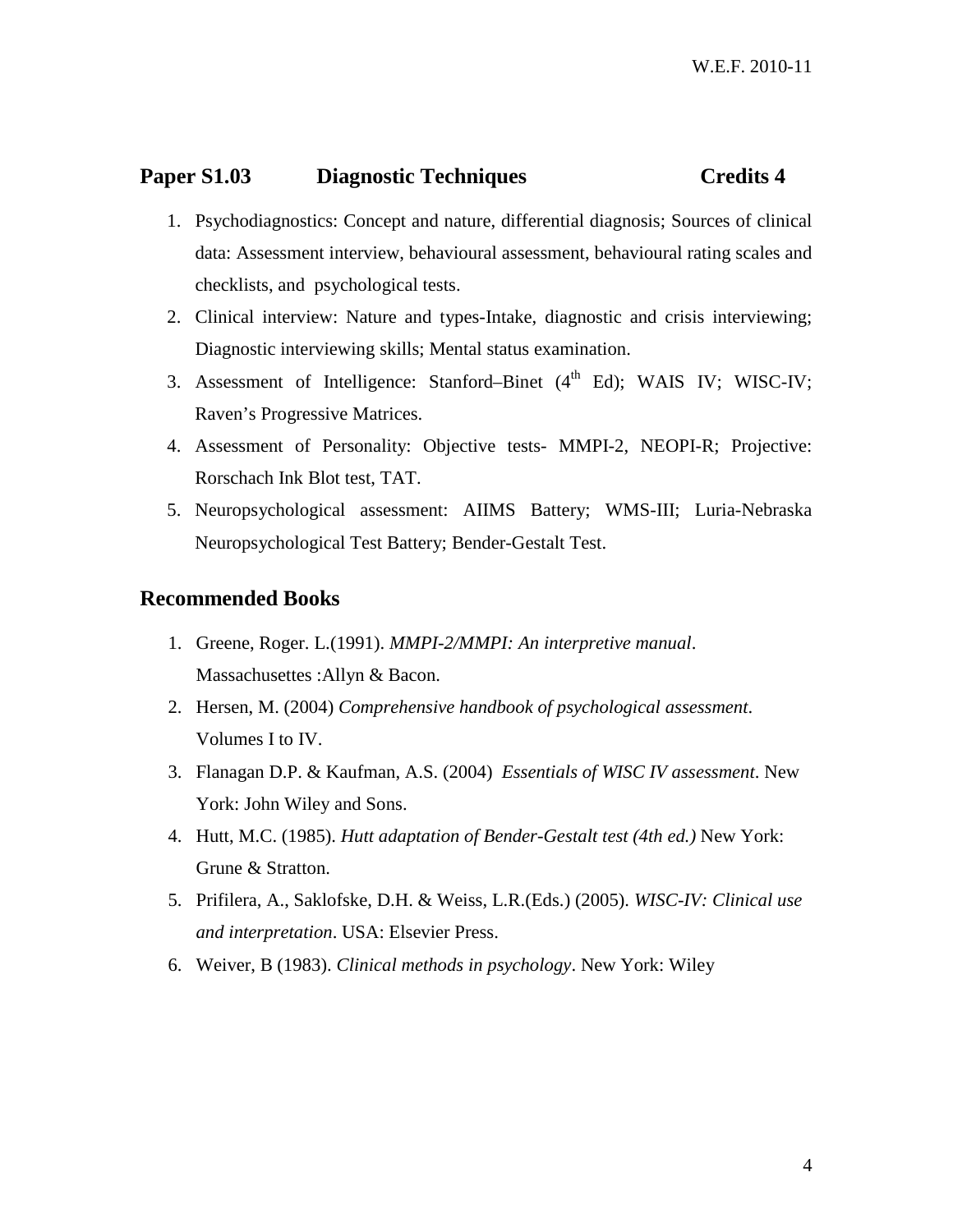## Paper S1.04(a) Field Work Credits 2

The students will administer tests on various cases. After scoring and interpretation, they will prepare a report and submit it to the Department on or before a specified date fixed for the purpose. Test administration and report writing will carry 100 marks.

## Paper S1.04 Practicals **Credits 2**

The students would be required to conduct three practicals based on theory papers**.**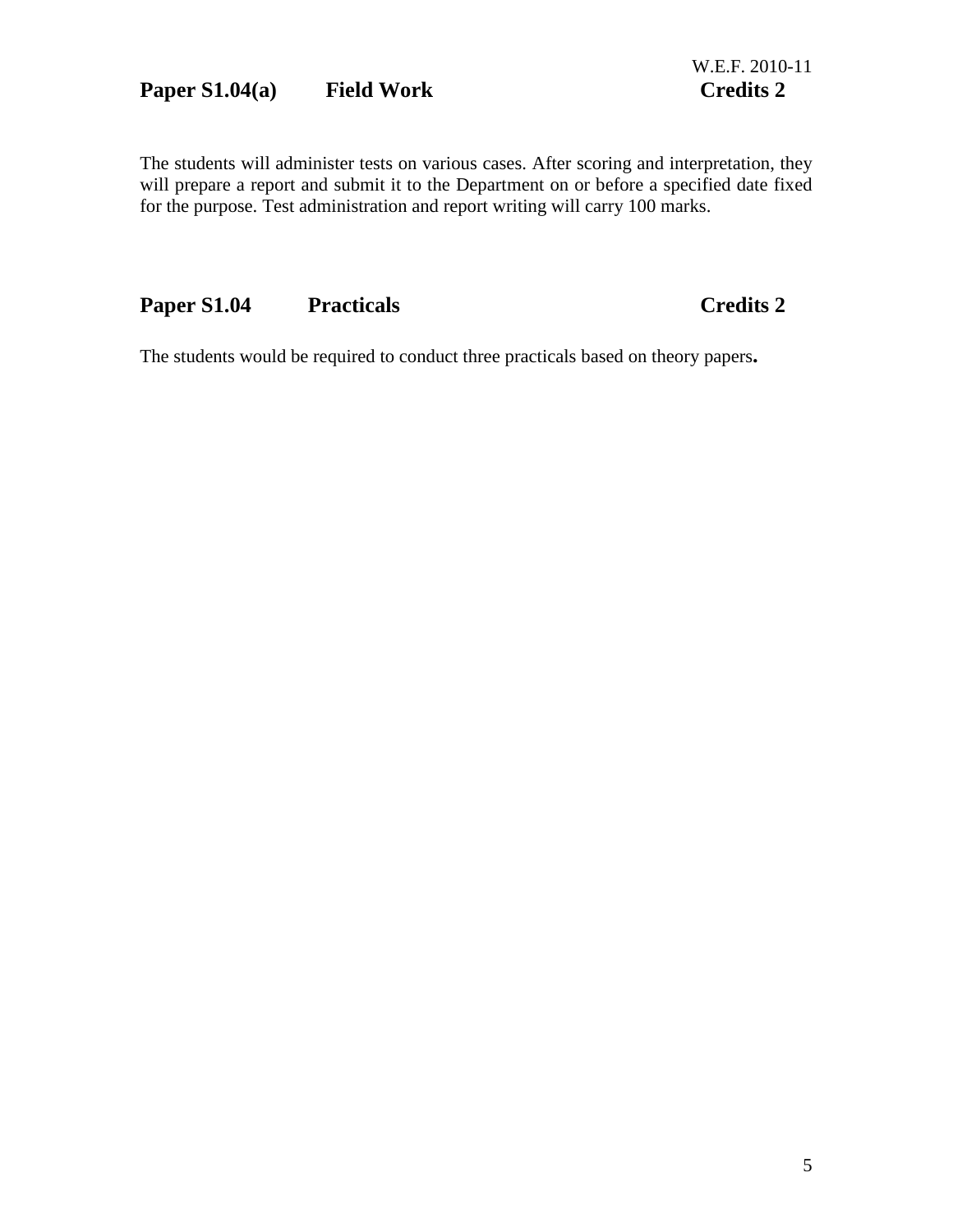## Paper S2.01 Foundations of Counseling Credits 4

- 1. Basics of counseling: Principles and goals; Need and scope for counseling; E Ethical issues.
- 2. Role of counselor; Counselor and counselee characteristics facilitating counseling; Expectations from counselor; External conditions influencing counseling.
- 3. Positive psychology oriented counseling: Enhancing happiness and pleasure; Engagement and meaning making; Identifying and developing character strength and virtues.
- 4. Special areas of counseling: Counseling for children with emotional disturbance and learning disability; Drug addiction; Marital counseling.
- 5. Other areas of counseling: Occupational counseling; Counseling for patients with terminal disease /chronic illness - HIV/AIDS, cancer patients and for their caretakers.

- 1. Bor, R. & Watts, M. (2006).*The Trainee Handbook: A guide for counseling & psychotherapy Trainees*. New Delhi: Sage.
- *2.* Clough, P. Pardeck, J.T. & Yuen, F. (Eds) (2005). *Handbook of emotional and behavioural Difficulties.*
- 3. Feltham, C. & Horton, I. (Eds) (2006) *The SAGE Handbook of counselling and psychotherapy*. New Delhi: Sage
- 4. Lindey, P.A. and Joseph, S. (Eds.)(2004). *Positive psychology in practice*. New York: Wiley.
- 5. Mozdzierz, G.J., Peluso, P.R. & Lisiecki, J. (2009). Principles of Counselling and Psychotherapy. New York: Routledge.
- 6. Peterson, C., & Seligmen, M.E.P. (2004) Character strengths and virtues: A handbook of classification. New York: Oxford University Press.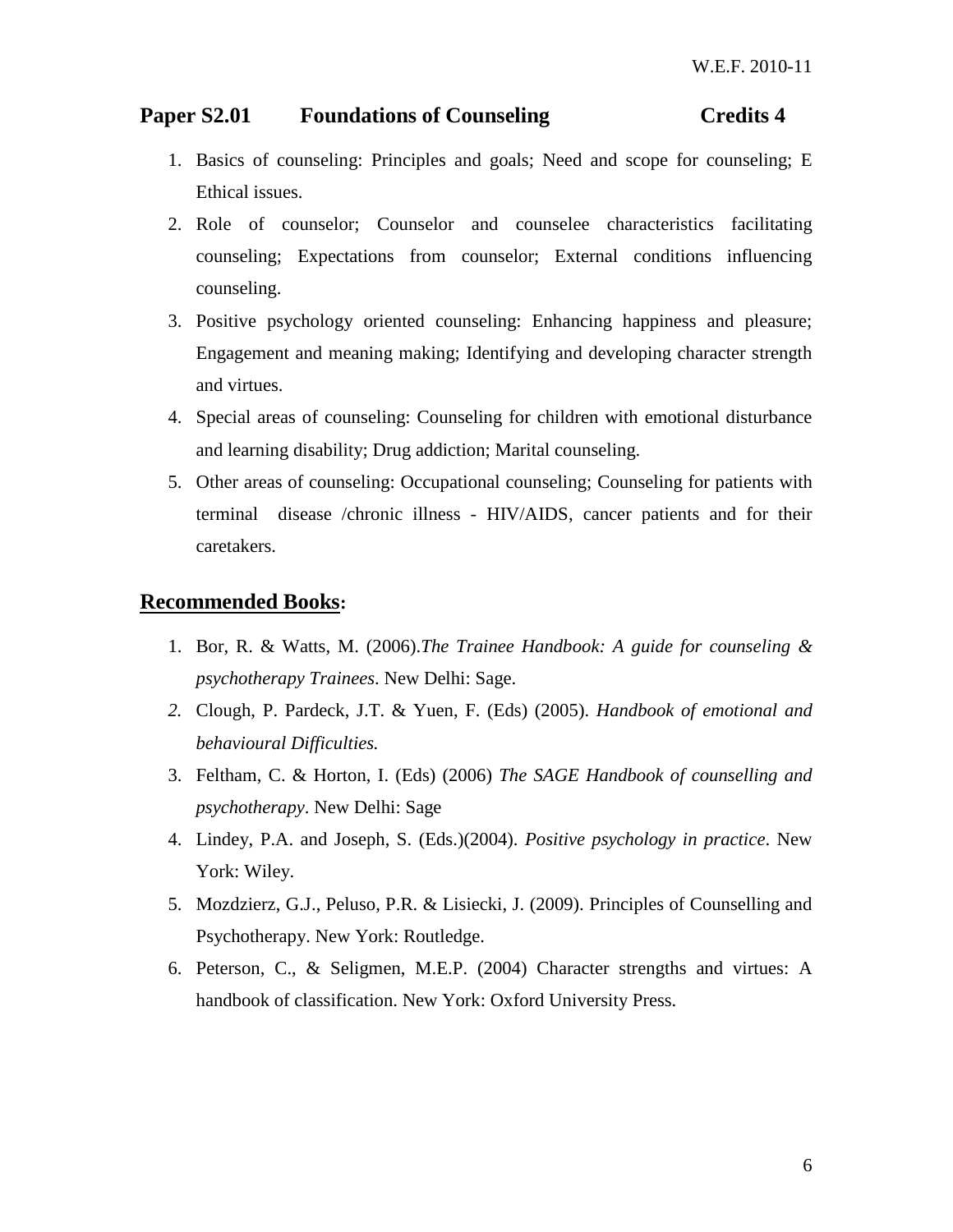### **Paper S2.02 Psychotherapeutic Interventions: Psychoanalytic and Humanistic Credits 4**

- 1. Psychotherapy: Nature and scope; Common goals and ingredients of psychotherapy; Types of psychotherapeutic intervention
- 2. Structuring therapeutic relationship: Nature of client-therapist relationship, dimensions and stages of client therapist relationship, building the helping relationship; Structuring the therapeutic situation.
- 3. Freudian psychoanalytic therapy: Key concepts, therapeutic techniques/ procedures.
- 4. Humanistic and existential therapies: Person centered and Gestalt therapies: Key concepts, therapeutic techniques and procedures; Existential therapy.
- 5. Other therapeutic approaches: Reality therapy; Family system therapy; Transactional analysis.

- 1. Capuzzi, D. and Gross, D.R. (20047). Counselling and Psychotherapy: Theories and interventions. New Delhi: Pearson Education.
- 2. Corey, G. (2001). *Theory and practice* of counseling and psychotherapy. New York: Brooks/Cole
- 3. Hersen, M. & Sledge, W. (2002) (Eds.). *Encyclopedia of psychotherapy (Vols 1& 2)*. New York: Academic Press.
- 4. Kaslow, H. W. (Ed.). (2002). *Comprehensive handbook of psychotherapy (Vols. I toIV).* New York : John Wiley and Sons.
- 5. Mozdzierz, G.J., Peluso, P.R. & Lisiecki, J. (2009). Prinicples of Counselling and Psychotherapy. New York: Routledge
- 6. Prochchaska, J.O. & Norcross.J.C. (2010) Systems of Psychotherapy. Cengage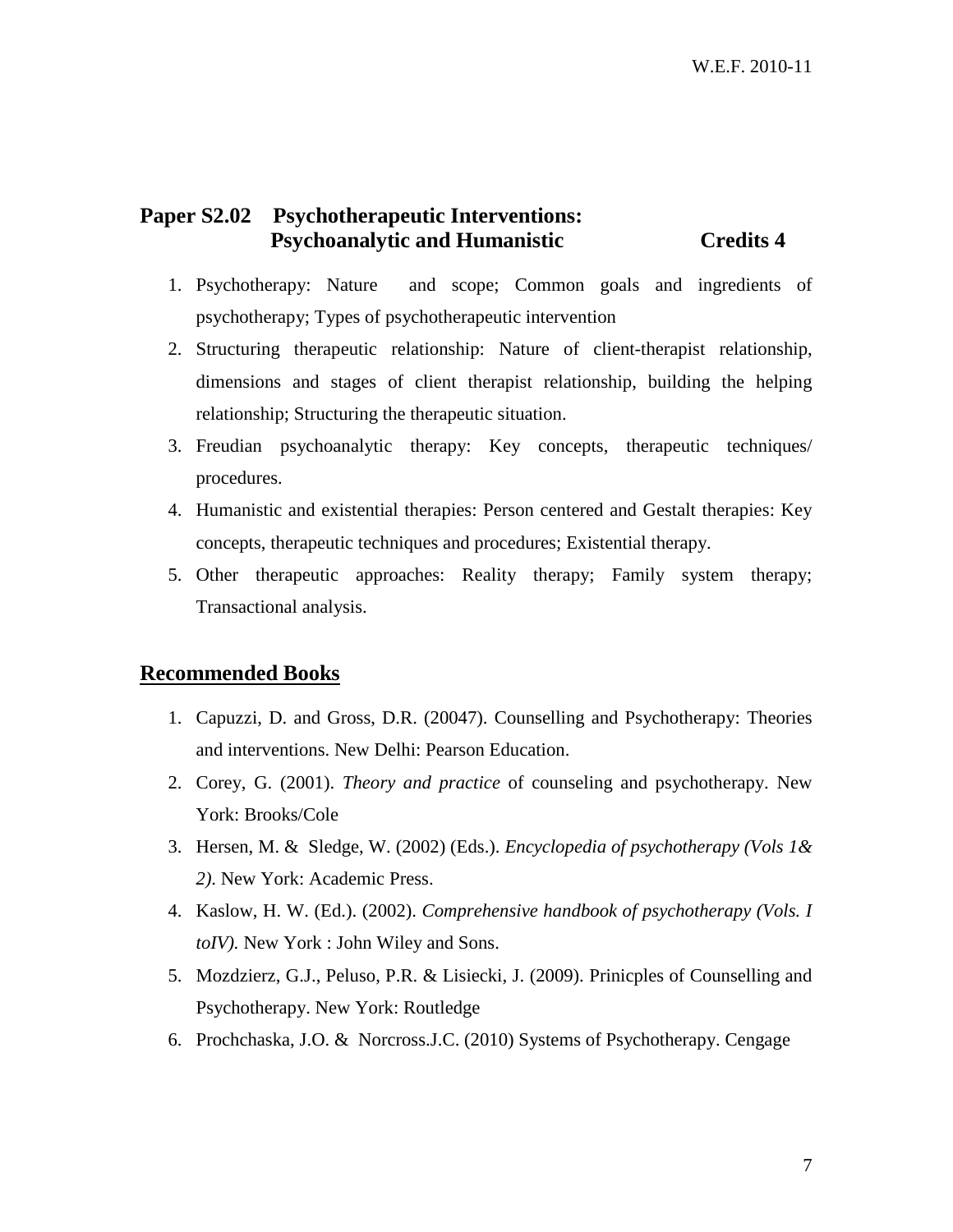### **Paper S2.03 Psychotherapeutic Interventions: Behavioral, Cognitive and Biological Credits 4**

- 1. Classical conditioning procedures: Relaxation procedures; Flooding systematic desensitization, eye movement desensitization and reprocessing.
- 2. Operant procedures, Application of reinforcement principles; contingency management; Premack's principles.
- 3. Behaviour therapy: Modelling; Assertion training.
- 4. Cognitive behaviour therapy: Ellis' Rational emotive behaviour therapy; Beck's cognitive therapy.
- 5. Biologically based therapies: Biofeedback- Electromygraphy; Finger temperature; GSR; EEG; Areas of application; Psychopharmacological therapy: Overview of major psychotropic drug doses.

- 1. Brownell, J. (2002). *Listening: Attitudes, principles and skills*. (2nd). Boston: Allyn and Bacon..
- 2. Corey, G. (2001). *Theory and practice* of counseling and psychotherapy. New York: Brooks/Cole
- 3. Corsini, R. J. (2001). *Handbook of innovative therapy*. (2nd Edi.). N.Y.: John Wiley.
- 4. Hersen, M. & Sledge, W. (2002) (Eds.). *Encyclopedia of psychotherapy (Vols 1& 2)*. New York: Academic Press.
- 5. Kaslow, H. W. (Ed.). (2002). *Comprehensive handbook of psychotherapy (Vols. I toIV).* New York : John Wiley and Sons.